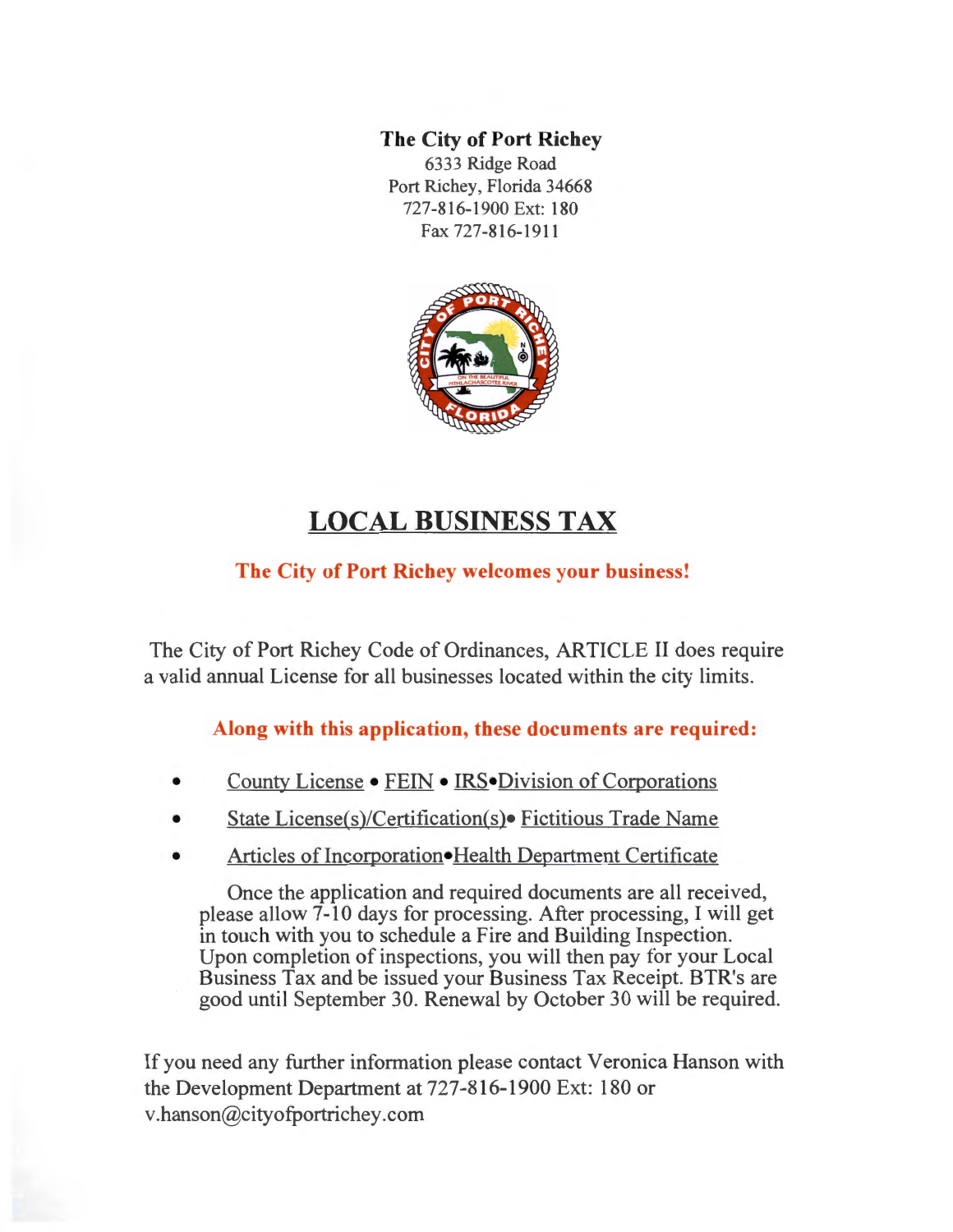# **Business Tax Certificate Application**

### Complete the following information:

| <b>Business Type:</b><br><u> 1980 - Jan Berlin, Amerikaansk politiker († 1908)</u> |                                      | FENW #:      |                                                                                                                        |  |  |
|------------------------------------------------------------------------------------|--------------------------------------|--------------|------------------------------------------------------------------------------------------------------------------------|--|--|
| All restaurants must include a copy of their Health Department Certificates        |                                      |              |                                                                                                                        |  |  |
| Size & location of all grease traps:                                               |                                      |              |                                                                                                                        |  |  |
|                                                                                    | Name of Service Co.                  |              |                                                                                                                        |  |  |
| <b>Business Name:</b>                                                              |                                      |              |                                                                                                                        |  |  |
| Business location:                                                                 | Phone $\#$ :                         |              |                                                                                                                        |  |  |
| Email address:                                                                     |                                      |              |                                                                                                                        |  |  |
| Mailing Address (if different):                                                    |                                      |              |                                                                                                                        |  |  |
| City:                                                                              | State: <u>Zip Code:</u>              |              |                                                                                                                        |  |  |
| <b>Business is:</b><br>Sole Proprietorship                                         | Partnership                          | Corporation  | Franchise                                                                                                              |  |  |
| Year Business Opened:                                                              |                                      |              |                                                                                                                        |  |  |
| Business Owner:                                                                    |                                      | Phone $\#$ : |                                                                                                                        |  |  |
| Owner Address:                                                                     |                                      |              |                                                                                                                        |  |  |
| City: <u>City:</u> State: <u>City: Zip Code:</u> Zip Code:                         |                                      |              |                                                                                                                        |  |  |
| <b>Property is:</b><br>Owned Rented or Leased                                      | Number of bldg./units: Total Sq. Ft. |              |                                                                                                                        |  |  |
| (If rented or leased) Property owners name:                                        |                                      |              |                                                                                                                        |  |  |
| Property owner's address:                                                          |                                      |              |                                                                                                                        |  |  |
| City: State:                                                                       |                                      | Zip Code:    |                                                                                                                        |  |  |
| Emergency Contact Person:                                                          |                                      | Phone $\#$ : |                                                                                                                        |  |  |
| Complete the checked areas:                                                        |                                      |              |                                                                                                                        |  |  |
| Number of coin-operated vending machines:                                          | Base Fee:                            |              |                                                                                                                        |  |  |
| number of signs:                                                                   |                                      | Vending Fee: |                                                                                                                        |  |  |
| $\Box$ Total Sq. Et.                                                               |                                      |              |                                                                                                                        |  |  |
| Number of Employees:                                                               | Sign Fee                             |              |                                                                                                                        |  |  |
| Number of Vehicles:                                                                | Penalty:                             |              |                                                                                                                        |  |  |
| Number of units:                                                                   |                                      |              | <u>s ann an chaile ann an chaile an chaile.</u>                                                                        |  |  |
| Number of seats/chairs:                                                            | Total:                               |              | <u> - Andreas Andreas Andreas Andreas Andreas Andreas Andreas Andreas Andreas Andreas Andreas Andreas Andreas Andr</u> |  |  |
| Other:<br>$\overline{1}$                                                           |                                      |              |                                                                                                                        |  |  |